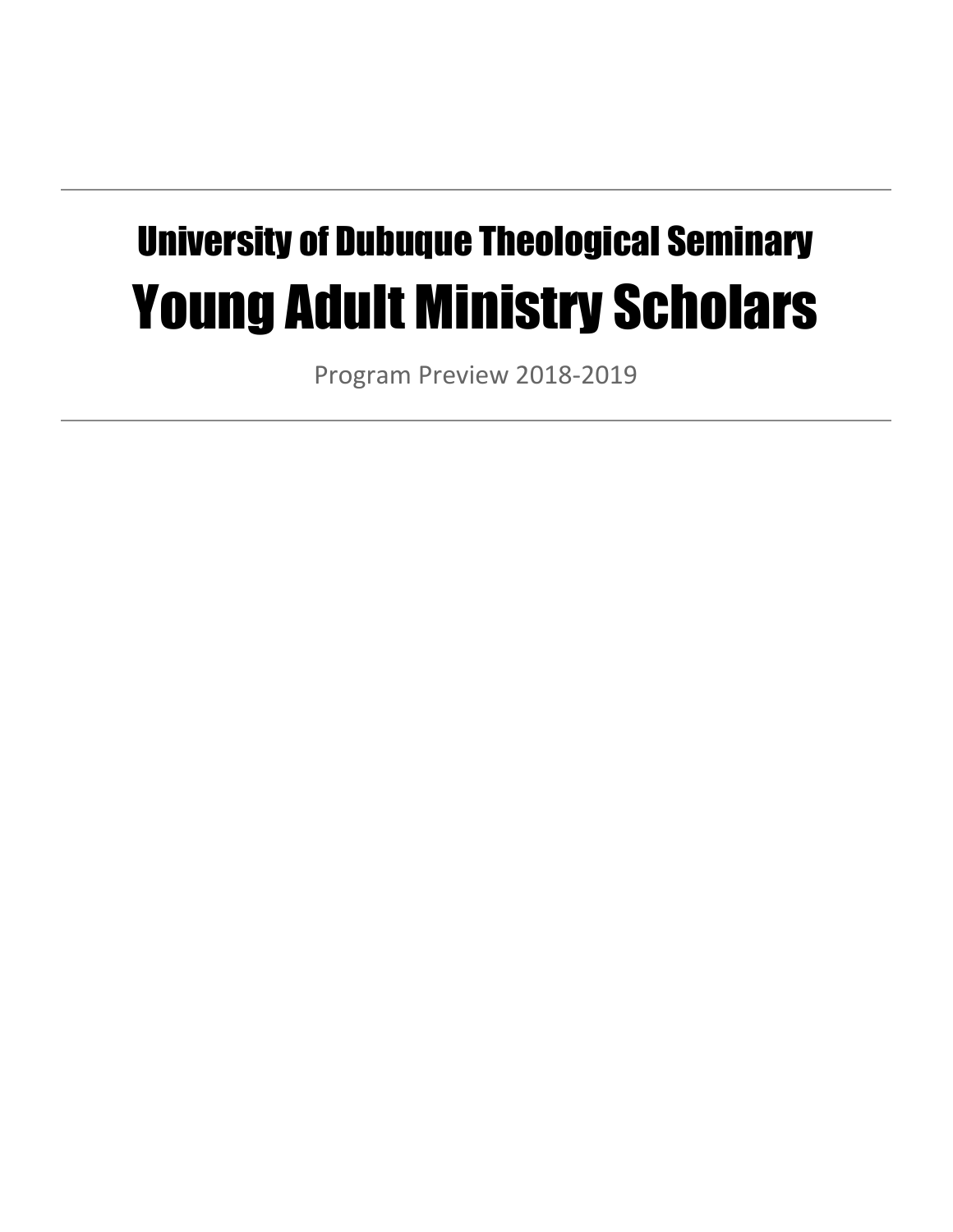## Program Description

Young Adult Ministry Scholars (YAMS) participate in two or four years of in-depth experiences interacting with young adults through a variety of college campus experiences including teaching World View Seminar first-year student courses and investing in experiences where young adults interact throughout campus. Practical experiences geared toward professional preparation include facilitating small group interactions, planning and developing curricular elements, working with social and visual media, assessing and improving programs, mentoring and leading young adults, etc. The scholarship experience requires twenty hours per week of some scheduled and some flexible work time, and some evening and weekend hours may be required. The twenty hours are divided among three primary types of work: teaching, practicum experiences, and assigned projects. Students, in return, receive full tuition and housing. The scholarship is renewable for up to four years.

## **Year One and Two Requirements**

Students in year one and two can expect to divide their time between teaching (approximate 10 hours per week), practicum assignments (approximately 10 hours per week), and office hours (5 hours per week set aside for work on either of the above).

Requirements:

- Fall: Teach one assigned 3-credit course section
- Spring: Teach one assigned 3-credit course section OR complete assigned 10 hour per week project
- Maintain 5 office hours per week
- Select and complete one 10 hour per week practicum experience per semester

## **Year Three and Four Requirements**

Students in year three and four may select to continue in the Standard Pathway which follows similar to year one and two including teaching, teaching related projects, office hours, and practicum experiences; or they may apply to complete a specific Ministry Pathway which would allow for deeper exploration and immersion in an alternate particular young adult ministry context. In order to complete the Ministry Pathway, year three or four YAMS must conceptualize, develop, and request written approval to complete a specific ministry project.

Eligibility Requirements for Ministry Pathway:

- Successful completion of at least year one and two of YAMS
- Satisfactory feedback from all previous practicum assignments
- Good academic standing, maintaining at least 3.25 GPA

Requirements for Ministry Pathway:

- YAMS must complete an application and receive approval from the director of YAMS as well as the dean of the Seminary or designee.
- Projects must have an approved site supervisor who will provide regular feedback to the director of YAMS on pathway progress.
- Ministry Pathway YAMS must complete approximately 20 hours per week for an academic term or year on a specific pre-approved ministry project.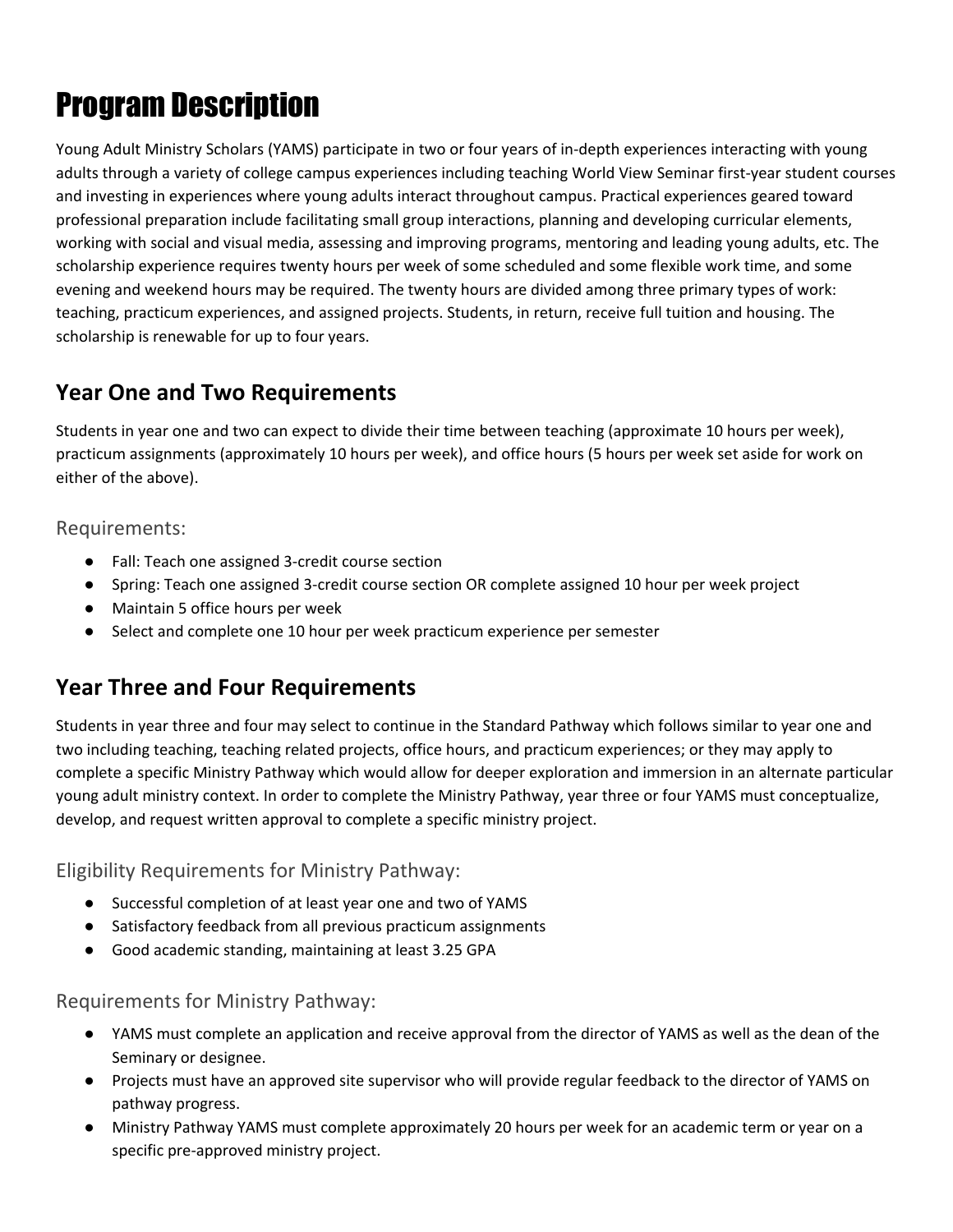- Projects must have measurable skills development outcomes that will mark progress throughout the pathway. Examples of skills outcomes might include worship coordination, small group facilitation, communication with large audiences, etc.
- Projects must end with a specific deliverable "product." Examples of end products might include a final presentation, a newly established campus program or event, a set of completed service hours in a particular area, a digital repository of research or information collected, etc.
- Ministry Pathway projects may be requested for a single term or an academic year. More than one Ministry Pathway is allowed, but each separate experience must be approved for each term desired.

## Practicum Experiences

## **Practicum Experience Description**

YAMS are required to participate in a practicum experience each academic term. Practica may be a single semester or an entire academic year. A practicum experience is generally approximately 10 hours per week of specific project-based work with specific skills development outcomes. Year three or four Ministry Pathway YAMS are exempt from practica.

## **Developing New Practica**

If YAMS have interest in pursuing an alternate practicum assignment that is not currently available, they are free to seek out potential site supervisors and work with the director to develop new project concepts.

## **Supervisor Feedback**

Site supervisors for each practicum assignment will be provided with a mid-semester and end-of-semester evaluation form to provide feedback on their YAMS student. YAMS and their practicum site supervisors are encouraged to meet to discuss the feedback before it is submitted to the director of YAMS. Feedback requested will include questions of skill development and project completion.

## **Sample Practicum Experience Descriptions**

#### **Christian Leadership Council Advisor**

Site: Campus Ministry

Project Description:

- Engage in the Christian Leadership Council's efforts, with a focus on retreats and service projects
- Attend meetings of the CLC
- Serve as a resource person for CLC officers, and mentor the ministry-team leaders
- Help the service projects ministry team plan and execute service projects
- Attend the Fall and Winter Retreats, helping to coordinate and lead as directed by Campus Ministry staff Skills Outcomes:
	- Collaboration, organization, and vision-casting
	- Mentoring
	- Awareness of worship offerings and exploring what can be done with student leadership

#### **International Student Services Programming Assistant**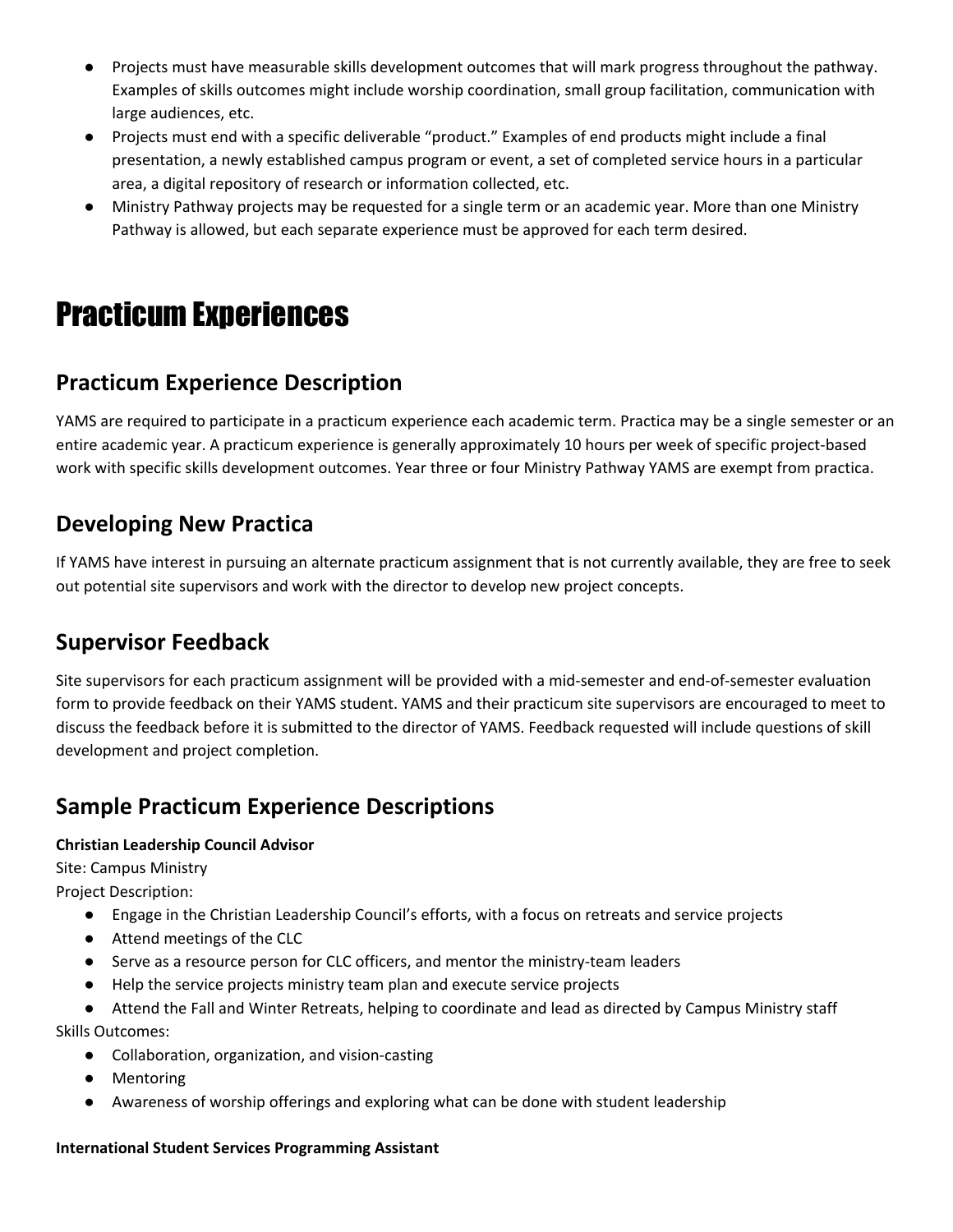#### Site: International Student Services

Project Description:

- Welcome and engage international students, formally and informally
- Develop programming connecting international and domestic students and the greater Dubuque community
- Develop activities to promote a greater awareness and understanding of UD's multicultural makeup

● Assist with student organization projects that are focused on celebrating the diversity of UD and other nations Skills Outcomes:

- Interpersonal communication
- Active listening and non-verbal communication awareness
- Cultural sensitivity, diversity and inclusion tools
- Supervision

#### **Residence Life Community Development Assistant**

Site: Residence Life

Project Description:

- Implement new curriculum to resident life communities
- Develop social and educational programming events for residents
- Foster interaction between multiple resident life communities
- Assist resident life projects and goals

Skill Outcomes:

- Program development and assessment
- Formal and informal communication
- Community building
- Critical thinking and engagement with diverse people and communities

#### **Small Group Bible Study Leader/Mentor**

Site: Campus Ministry

Project Description:

- Assist in the coordination and leading of inductive small group Bible studies in the Residence Halls
- Learn the inductive method of study and help guide and support the Bible study leaders in their preparation
- Take part and help lead meetings of Bible study leaders as they prepare passages that will be studied that week
- Mentor/disciple Bible study leaders and establish relationships with the aim of spiritual formation
- Participate in leadership retreats/weekends

Skill Outcomes:

- Knowledge of the inductive method of study
- Communal Scripture approach
- Emotional intelligence and human interactions
- Mentoring and discipleship

#### **Wendt Center Community Service Coordinator**

Site: Wendt Center

Project Description:

- Participate as a Wendt [Scholar](http://www.dbq.edu/wendt/) during the course of the practicum through participating in events and activities
- Coordinate service projects for Wendt Scholars
- Establish and maintain communication between various service organizations
- Track service hours and generate opportunities for Wendt Scholars
- Lead devotions for Wendt Scholars meetings

Skill Outcomes: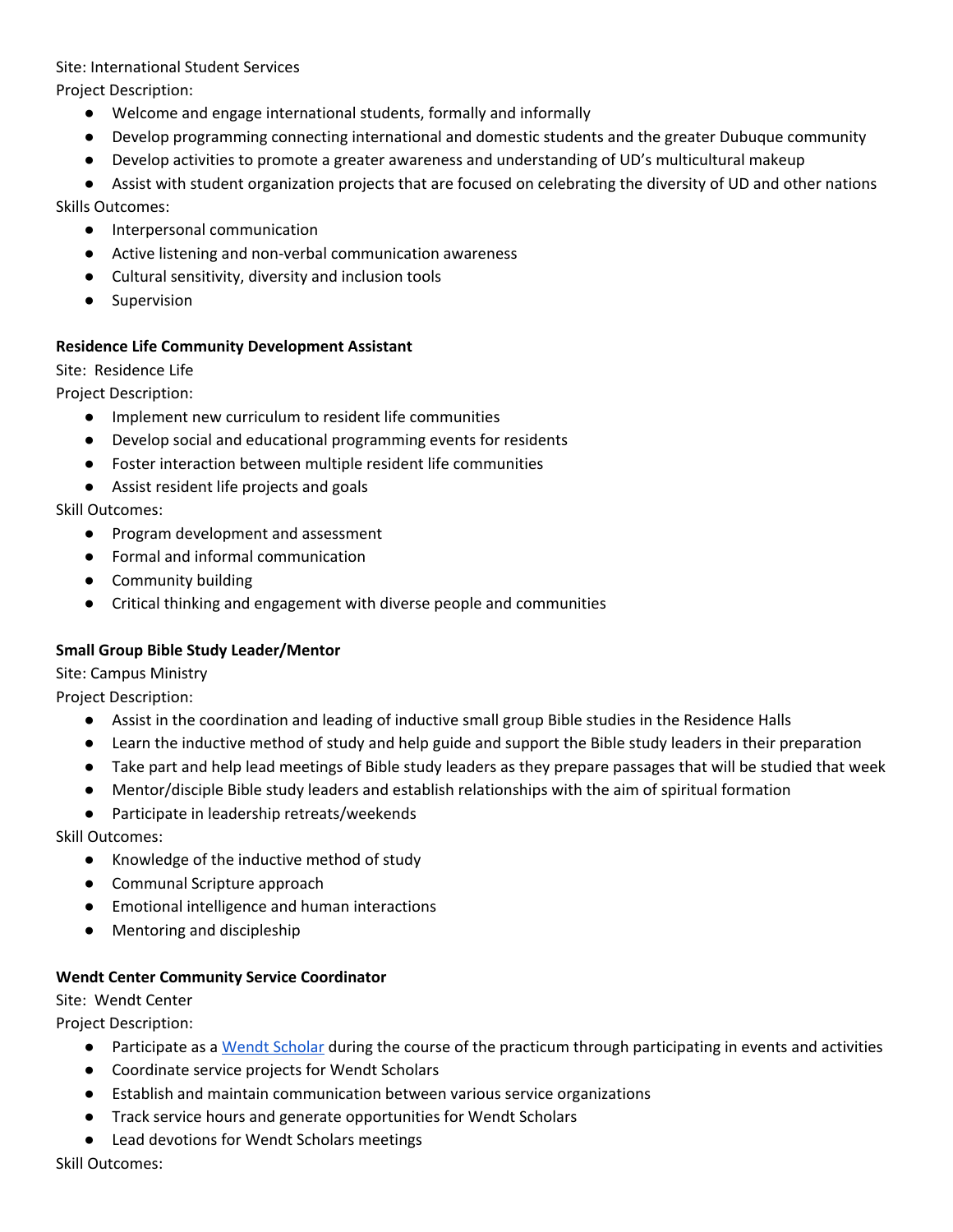- Event planning and promotion
- Formal and informal communication
- Coordinating and inspiring new service projects

## World View Seminar Supervised Teaching Experience

## **YAMS Instructor Preparation and Evaluation**

YAMS are offered a number of training opportunities before their first teaching experience. All Year One YAMS take a 1-credit Seminary course, Teaching Young Adults (MN 502), to learn student development theories, specific curricular tools, and introductory teaching pedagogy that will prepare them for teaching young adults. YAMS also participate in various faculty development opportunities online.

All YAMS instructors are observed in the classroom at least once per teaching semester. Feedback is provided by the director of YAMS or a faculty designee. Student evaluations will be collected at the end of each teaching term and reviewed by the director of YAMS for consideration of future teaching placements.

## **World View Seminar Course Descriptions**

The following courses are taught by YAMS.

### World View Seminar I: A Life of Purpose

World View Seminar I (WVS 101) is an interdisciplinary seminar in which students and instructors explore various perspectives on developing a life of purpose. Topics of personal strengths development, the Christian perspective as well as other perspectives on purpose filled lives, and living out ones purpose as college students will be approached reflectively and through discussion, activities, and written responses. Upon completion of the course, students will be able to identify significant questions that help them seek out a life of purpose, describe Christian response to those questions, identify and utilize personal strengths, and create a plan for pursuing their college experience with purpose.

### World View Seminar II: Self and Society

World View Seminar II (WVS 201) is an interdisciplinary course in which students and instructors address issues of citizenship, social values, and vocation and how our personal values and faith shape our responses to them. Topics such as national and global citizenship, service to others, and living out one's purpose in a diverse society will be approached through discussion, reflective writing, and interactive activities. Upon completion of this course, students will be able to express what it means to be a global citizen, articulate how faith and values inform responses to global issues, actively engage in beneficial service, and reflect on their vocation in the world.

## **Teaching Requirements and Options**

All year one YAMS will be assigned to teach one 3-credit section of WVS 101 for the fall term. Opportunities for teaching in spring term will be offered based on availability. All physical and online course materials are provided for this course. Year one YAMS may only teach 3-credits at a time.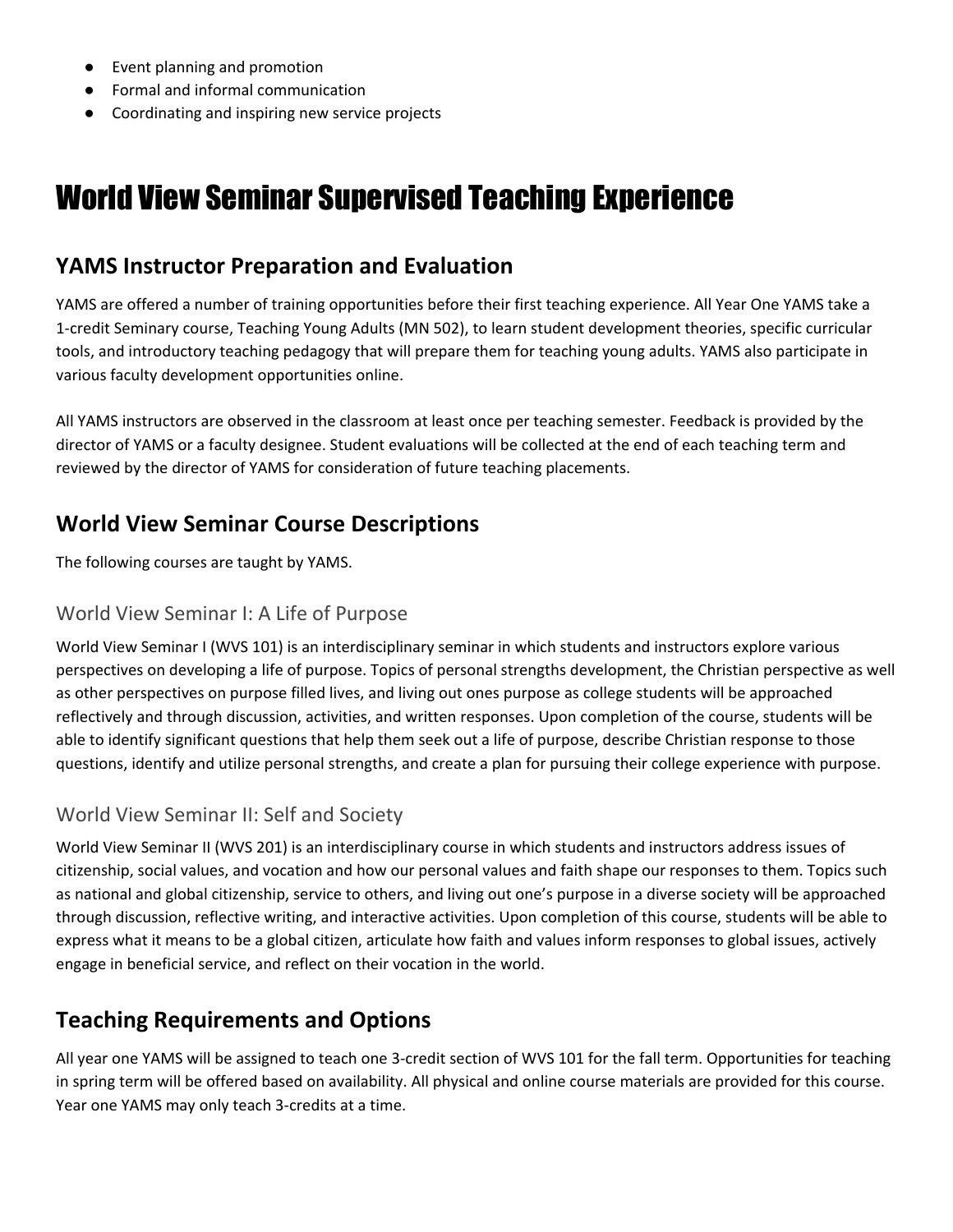Year two YAMS may have the option to teach WVS 101 or WVS 201 based on availability in the fall and spring terms. Teaching in the fall is required. Teaching in the spring is optional. Year two YAMS may only teach 3-credits at a time.

Year three and four YAMS in the Standard Pathway may have the option to teach WVS 101 or WVS 201 based on availability in the fall and spring terms. Year three and four YAMS are not required to teach any credits but may only teach 3-credits of WVS at a time. Teaching 3-credits in other approved course areas is possible. Year three and four YAMS in the Ministry Pathway may not teach WVS 101 or 201.

## Other Duties, Options, and Information

## **Office Hours**

Office hours are required for all year one and two YAMS as well as year three and four YAMS in the Standard Pathway. At least 5 hours per week will be spent at the Student Engagement Office in Heritage Center. YAMS may request to hold office hours in other locations on campus if specific desires arise. Office hours will be scheduled as a YAMS team during a meeting with the director of YAMS each semester.

### **Regular Meetings**

All YAMS will attend regular meetings with the director of YAMS as well as the pastor of students for personal, professional, and spiritual development. Regularity of the meetings with depend upon YAMS year and pathway. Typical meetings are to be expected approximately once or twice per month for no more than an hour.

### **Important Contacts**

**Lindsey Ward, EdD** Director of Young Adult Ministry Scholars Director of First-Year Experience 306E Heritage Center [lward@dbq.edu](mailto:lward@dbq.edu) 563.589.3866

**Annette Huizenga, PhD** Dean of Seminary Associate Professor of New Testament 232 Severance Hall [ahuizenga@dbq.edu](mailto:ahuizenga@dbq.edu) 563.589.3858

**Susan LeFeber, DMin** Director of Seminary Vocation Director of Field Education and Placement [slefeber@dbq.edu](mailto:slefeber@dbq.edu) 217 Severance Hall 563.589.3114